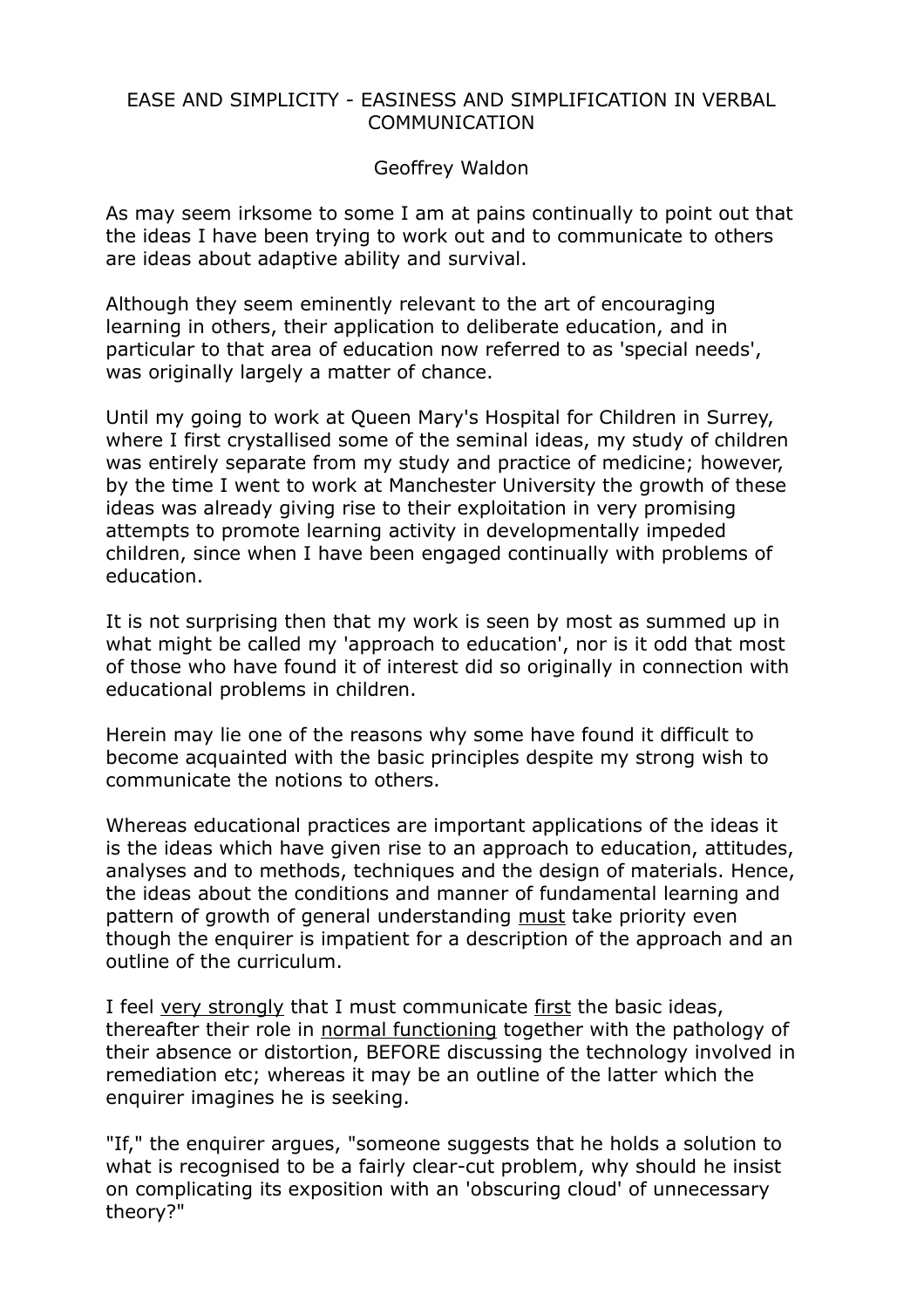I feel certain that no one reading this particular magazine will still feel an urge to ask such a question; however, I also know that there are not a few who still feel that the basic principles could or should be expressed in a way that makes them 'straightforward' and 'easy to understand'.

This rather naive viewpoint is commonly held even by those who have themselves spent much effort and time in acquiring the elements of their own profession but who, in failing to see the compass of the notions they wish to know more about, greatly underestimate the work necessary to attain this knowledge.

The 'difficulty' of a topic is largely a measure of the effort and time which needs to be expended in order to acquire an adequate level of understanding, some arbitrary moment or stage being taken as the point of commencement. This might be illustrated by the analogy of growth in an onion in which the greater the number of storage leaves and the more succulent each leaf the more complex the notions which have been or are to be reached.

Whether a task is 'easy' or 'difficult' is not a property of the task but of the level and state of readiness of the understanding brought and applied to it. When meeting with a problem it is necessary to examine the state of one's current understanding in relation to it, for it may be that some preliminary groundwork is necessary to its satisfactory comprehension, and this may mean some minutes or hours of reformulation or indeed many months of preparation.

If a notion is within effortless grasp of one's prepared understanding it is likely that that idea will occur to one spontaneously. A prepared understanding implies both a level of familiarity with the concepts underlying any particular problem, and a sufficient flexibility of mind to view it from more than one perspective.

As one who has to read painstakingly, and who finds comprehension often slow of coming, I am astonished at the power of some to read quickly and to pick the kernel unerringly out of a passage with consummate skill, yet seeming ease. There is also however a commoner skill of finding main themes and extracting a digest, a journalistic skill which does not always reside with the ability to assimilate ideas, which are instead manipulated, as indigestible cyphers, 'at arm's length', more for academic sport than a desire for knowledge.

If one sets out to present an account of one's ideas, which is sufficiently comprehensive without being unnecessarily long, in clear unconvoluted English, what can one expect from one's reader?

Presumably the aim is to introduce new ideas which may have incubated and fermented for many long months or years prior to their being committed painfully to paper. Is it to be expected then that a casual or naive reader should grasp these ideas effortlessly?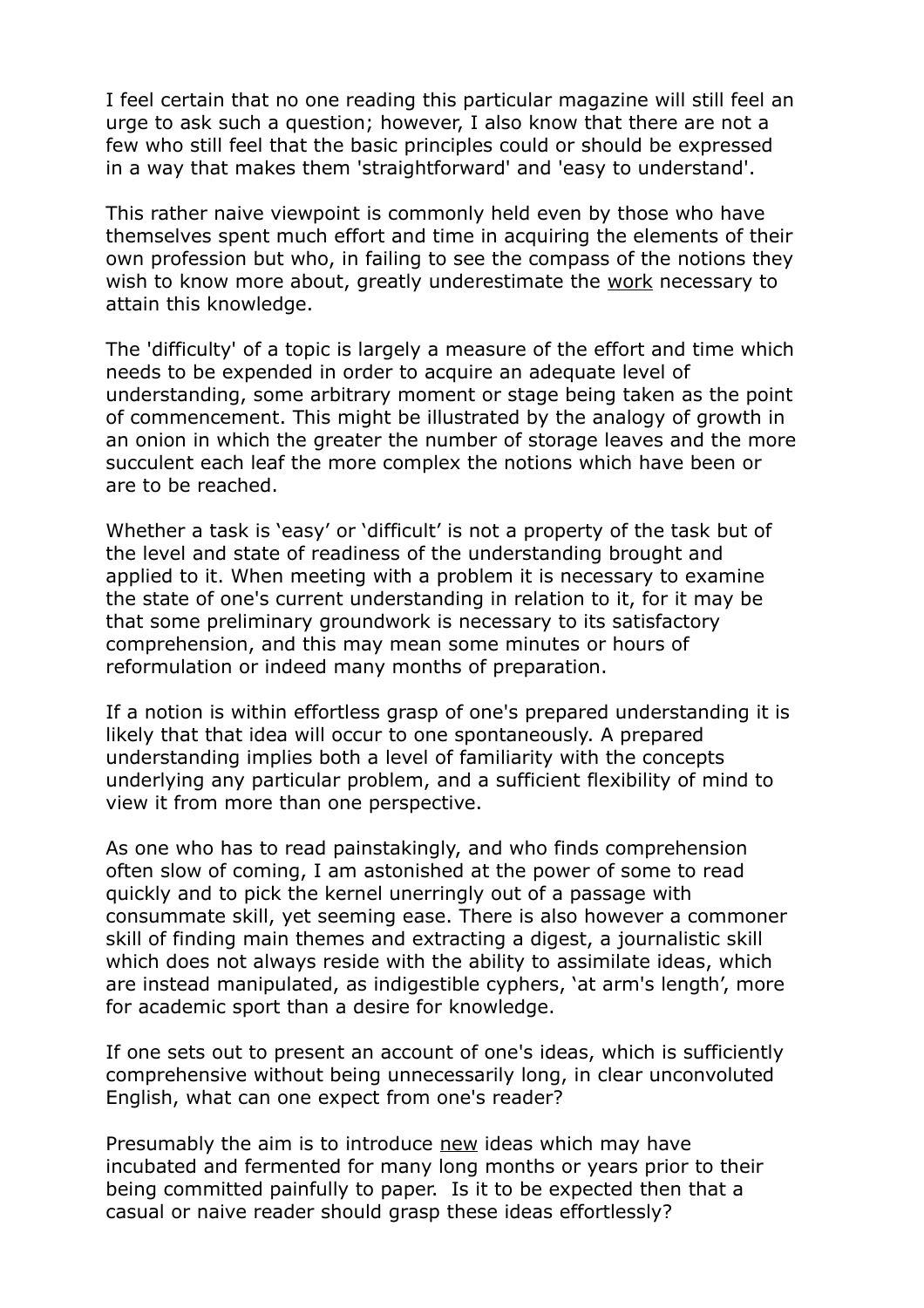Is it not more likely that a marshalling of varying degrees of concentrated effort and staying-power will be necessary for each of several readers to be in a state of preparedness sufficient to be able to understand the notions?

All being well the book will be so constructed that the earlier reading prepares the student for the later, but different sections will prove moreor-less readily negotiable by different readers and the whole must be expected to be a prolonged and effortful exercise.

The reader who wants to be spoon fed is asking to be told what he already believes. He may say, "I have no time to work at it; just give me a simple outline," when he means that he is not prepared to take the trouble to comprehend; however, to paraphrase Leibniz: there is no easy road to understanding.

The common plea for a 'simple' account rests on two misconceptions; one is that there can be understanding without effort, a belief that is contradicted by the very theory we are alluding to.

The other consists in a confusion between simple and easy, and between simplification and facilitation.

To facilitate is to clear the path of unnecessary obstacles, to iron out irrelevant wrinkles, and to direct the enquirer to the most appropriate entry and logical route, whilst to simplify is to reduce to the most basic principles, thus clarifying the whole and rendering the foundational structures and functions apparent by way of analysis.

Simplified then implies reduced to a state in which the component 'atoms'**\*** or structural and functional units are displayed in their relations to one another and to the whole, and the principles which govern these relations and the purpose and functioning of the whole problem under scrutiny are demonstrated so as to indicate the ontogenetic history of the whole.

Simplification or analysis is a process essential to the act of interpreting and is therefore a major component of thinking or active mentation. A positive relationship exists between the depth, manner and exhaustiveness of the process of simplification and the extent and quality of the resulting or concomitant understanding.

Simplification is an effortful and laborious activity whether engaged in in order to further one's own direct understanding or in the following of the arguments and ideas of another.

**\*** Clearly 'atom' here implies indivisible at the level of the perspective, etc, involved